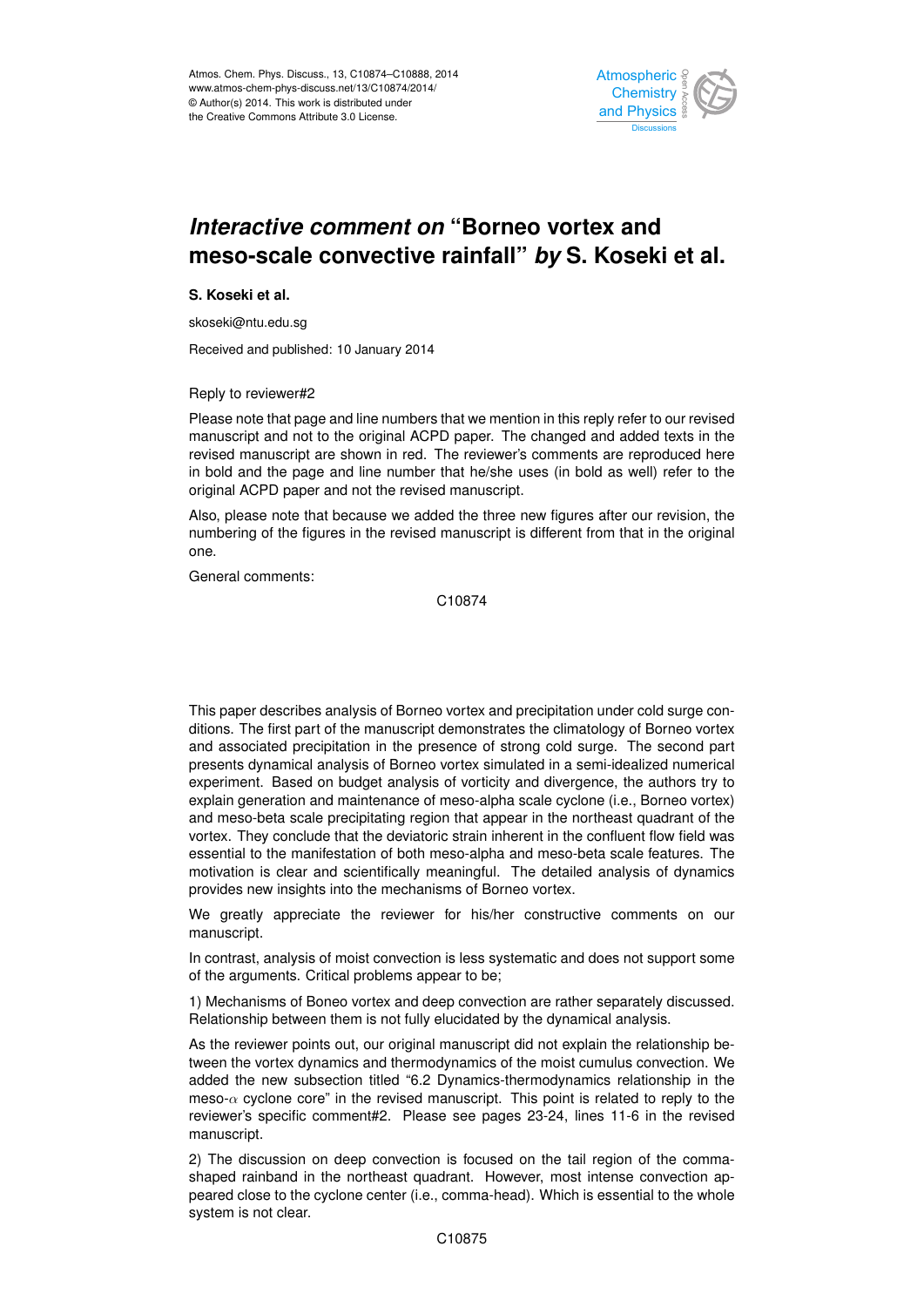As the reviewer points out, the intense rainfall of the rainband is also found in the comma-head and northwest sector. We have since paid more attention to the rainfall northwestern sector and added the further investigation on this sector, because the strong convergence around the cyclone centre is mostly in the northwestern sector (the new Fig. 15). This point is related to the next comment and specific comment#11. Please see pages 27-28, lines 14-9 and pages 28-30, lines 18-2.

3) Hierarchical structure (meso-beta scale precipitating systems in the meso-alpha scale rainband) should not be limited in the northeast sector of the cyclone (e.g., comma-head and intense precipitation in the northwest sector). Separation by horizontal scale and by axisymmetry in the current manuscript is rather confusing.

As we reply to the previous comment, we added the further investigation of the rainfall in the northwestern sector close to the cyclone centre demonstrating that meso-beta precipitating systems are also present there. Please see pages 27-28, lines 14-9 and pages 28-30, lines 18-2.

4) Discussion on Borneo vortex (meso-alpha scale cyclone) in analogy with a tropical cyclone is inadequate in some points (not acceptable for publication). I recommend this manuscript to be eventually published in ACP after revision on these points.

One of our conclusions is that our simulated vortex is different from the typical TCs in terms of the vertical structure and its dynamics of the growth/maintenance. We have since emphasized the "differences" more clearly between our simulated vortex and the typical TCs in the revised manuscript. Please see page 20, lines 5-9 and page 28, line 6-9.

Specific comments:

1. p.80 L.9-10, L.12-17 These descriptions focus on the northeast sector of the cyclone. However, deep convection (upward motion, condensates, and intense precipitation) are most prominent close to the cyclone center (Figs. 10b, 11), where cyclostrophic

C10876

balance is dominant (Fig. 13a,b). If this is important to the growth and maintenance of the whole system, it should be stated in the abstract.

As the reviewer noted, the intense rainfall around the cyclone centre is important for the convergence and the stretching term which is responsible for the vortex maintenance. We added the statement in the abstract and conclusion. Please see page 2, lines 10-18.

Moreover, intense precipitation in the northwest sector is also a major part of the comma-shaped rainband but in different dynamical conditions (i.e., meridional gradient of zonal wind is significant; p.96 L.1-3) from that in the northeast sector.

As the reviewer points out, the northwestern sector is also an important part of the rainband. The convergence due to the zonal component is dominant in the northwestern sector and this is responsible for the convection and rainfall in the northwestern sector adjacent to the cyclone center. This strong convergence is caused by the confluence of the background cold surge (that is wrapped around the vortex to acquire a westerly component) and the cyclonic flow (that has a easterly component). The basic mechanism is here similar to that in the northeastern sector.

We added more description on it in the abstract as well as added more detailed investigations and a figure on the northwestern sector close to the cyclone centre in section 6 (please see the new Fig. 17 and pages 27-28, lines 14-9, pages 28-30, lines 18-2, and page 32, lines 11-15). Actually, this added investigation can answer many of reviewer's specific comments and clarifies the relationship between Borneo vortex and meso-scale convective. Please see also our other replies to comments (#9, #11, #12).

2. p.80 L.10-11, L.16-18 The effects of moist convection indirectly appear in vorticity and divergence equations (e.g., acceleration of horizontal convergence and increase in horizontal pressure gradient force by latent heat release, etc.). Addressing the relationship between dynamics and moist convection is highly requested.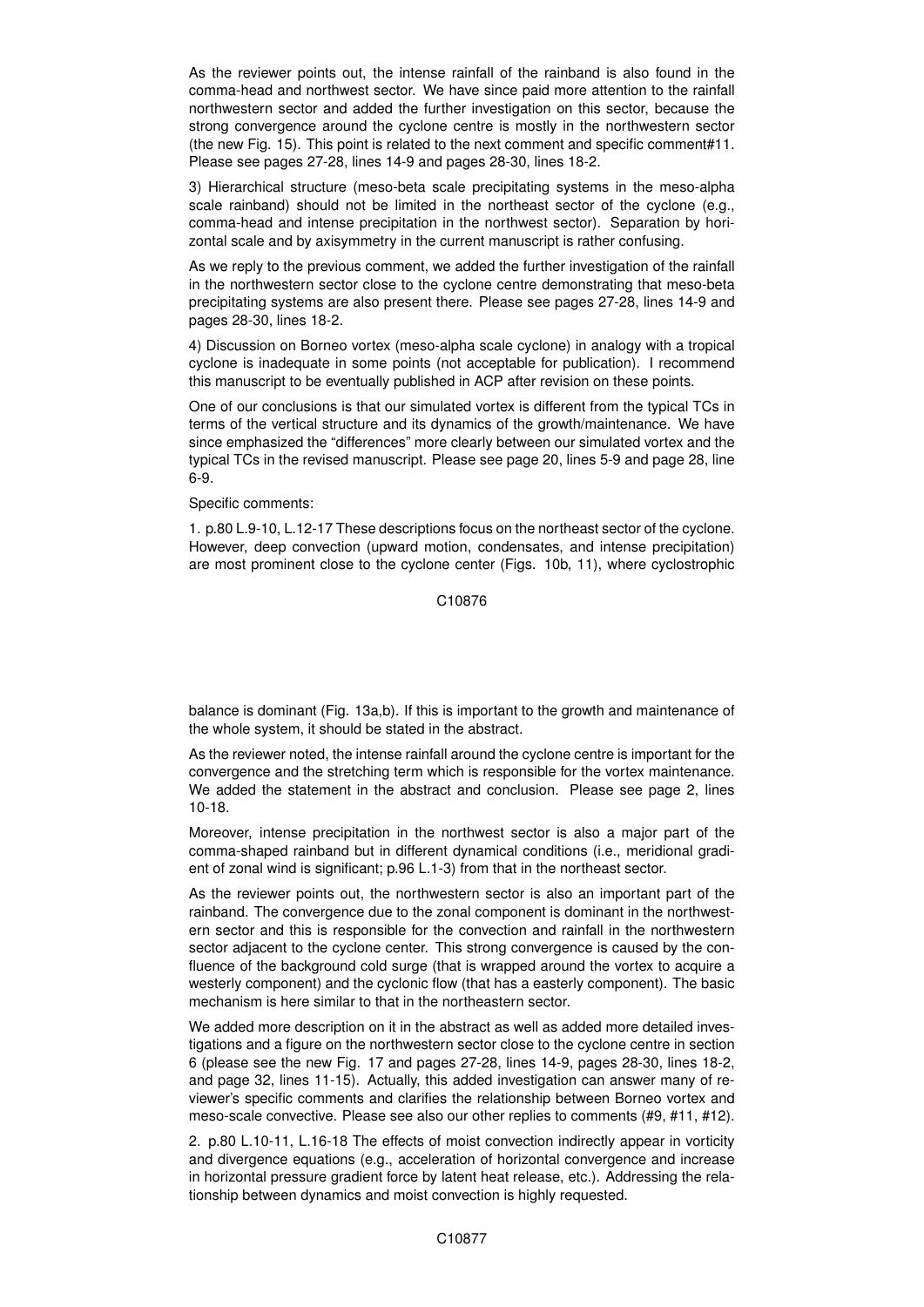We agree completely with the reviewer. Our original manuscript did not mention much about the relationship between the dynamics and thermodynamics of the cyclone. We added a new subsection 6.2 and we investigated this relationship around the cyclone centre where the coupling between the two is the strongest (although the relationship exists in the rainbands away from the cyclone centre too). Please see page 2, lines 10-12, pages 23-24, lines 11-6, and page 26, lines 2-9. Because we did not output the diabatic heating rate from our NHM run, we show the mixing ratio of hydrometeors instead as the indication of the diabatic heating as an indication of where diabatic heating is likely to take place. But we recognize that the distribution of hydrometeors is affected by advection and falling.

Another point to take into account is that budget analysis in a quasi-stationary state (e.g., mature stage) explains balance among the forcing terms but not the reason for the growth of the quantity (Figs. 13, 16).

Yes, we did not use the correct word in this case. But we have also investigated the developing stage with similar results (new Fig. 13a-e) and in that case, the word of "growth" is correct. However, because main dynamical analysis is based on the mature stage, we replaced "growth" by "growth/maintenance" in the abstract.

3. p.81 L.16-22 In view of the mechanism of generation and organization of deep convection in the tropics, diagnosis of heat, moisture, and energy (e.g., Yanai et al. 1973) provides useful information.

We greatly appreciate for the constructive suggestions. We cited Yanai et al. (1973) in the revision and gave more explanation on our analysis in the introduction to justify our methodology. A part of this reply is related to the reviewer's comment#4. Please see page 5, lines 14-20.

If the authors prefer to confine their quantitative analysis to dynamical aspects, it is recommended to give explanations for 1) the selection of vorticity and divergence diagnosis and 2) how to understand the mechanisms of convective organization from the

C10878

diagnosis, somewhere in the manuscript.

Our fundamental philosophy of the mechanism of generation of the Borneo vortex is different from the typical TCs. In the latter, the latent heat from the sea surface is responsible for the TC formation and maintenance. On the other hand, the former is caused by the cold surge mechanically. That is why our diagnoses start from the vorticity budget analysis. The divergence tendency equation must be considered with the vorticity tendency equation, because they describe entirely the evolution of the vector flow field (just like the zonal and meridional momentum tendency equations together). Moreover, the form of the divergence equation is one of the newer aspects of this work. We propose that in the Borneo vortex, cumulus convection is initiated and organized by the low-level convergence, but we give equal emphasis to the idea that the latent heat release and forcing of vertical motion helps enhance the low-level convergence.

We added more explanation in the introduction. Please see page 6, lines 1-9.

4. p.86 L.12-19 Distributions of specific humidity (q) and convergence (upward motion) will be more relevant to the location of deep convection than moisture flux divergence. "Clausius- Clapeylon : : :" is difficult to understand. Additional explanations are requested.

The reviewer may be thinking of convection at cloud-resolving scales where horizontal convergence (of wind) is related to convection and the distribution of specific humidity at low levels increases the CAPE. But at the scales resolved by the reanalysis dataset  $(1.25° \times 1.25°)$ , moist convection and the associated precipitation is maintained by the supply of water vapour and moist static energy. In particular, we would like to investigate, here, how the cold surges transport atmospheric quantities from the higher latitude to the equator, because the cold surge is responsible for the generation of the Borneo vortex. So, our analyses focus on the convergence of water vapour flux and moist static energy flux. To justify our fundamental philosophy, we added more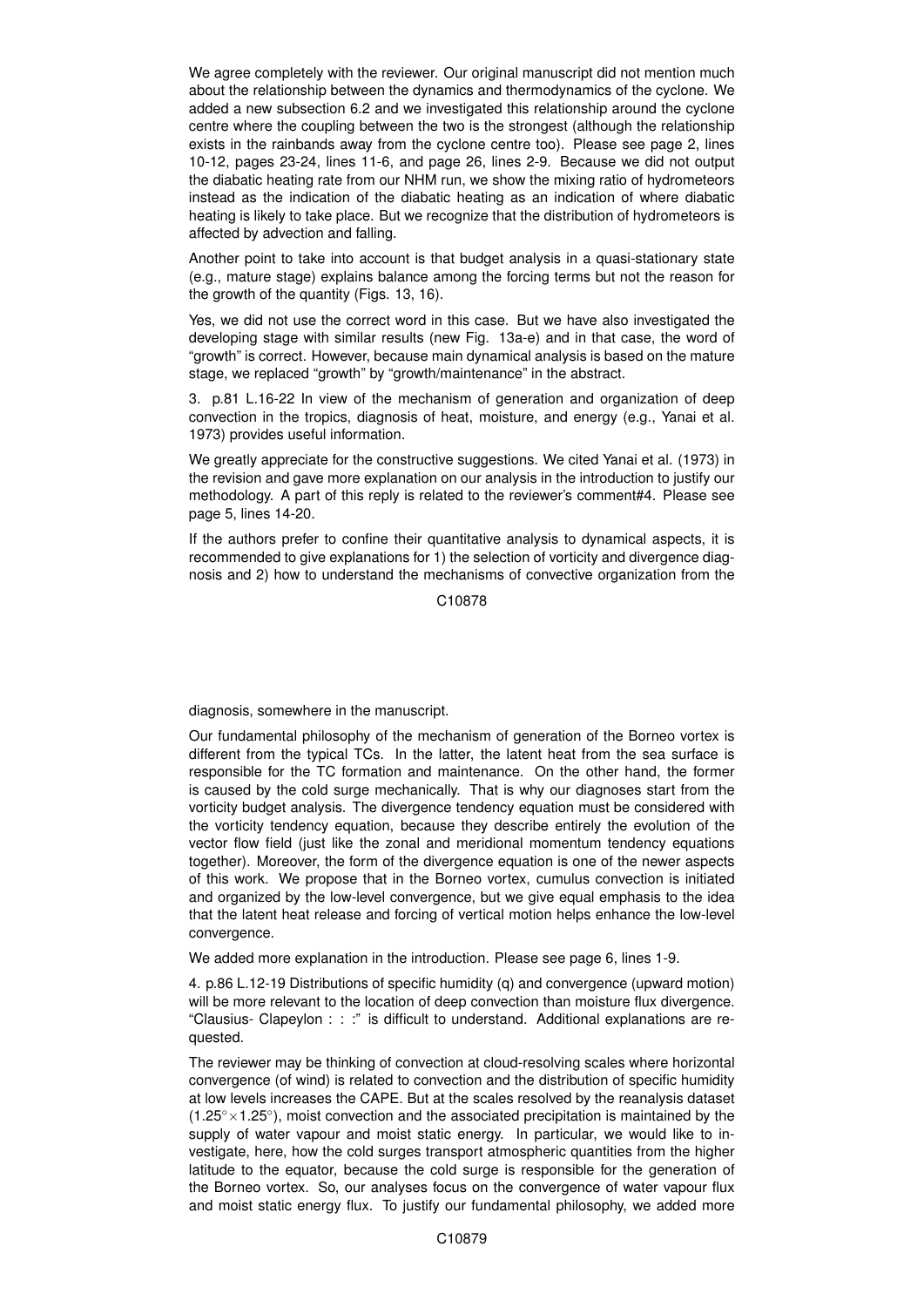explanation in the introduction. Please see page 5, line 14-20.

Moreover, because the moist static energy flux rather than the moisture flux is more directly related to the moist convection, we replaced the divergence of moisture flux with the divergence of moist static energy flux in Fig.3 and revised our manuscript. The distribution of the moist static energy flux divergence coincides approximately with that of moisture flux divergence. This point is relevant to the next comment and reply.

The mention of Clausius-Clapeylon relation was removed following the revision.

5. p.86 L.20-23 This is not presented in Fig. 3. Again, description of moist static energy itself rather than flux divergence will be more informative.

This is an oversight. We should have written "(not shown)". However, as in our reply to the previous comment, the moist static energy flux is more directly related to moist cumulus convection and we replaced the moisture flux divergence with the moist static energy flux divergence. Please see pages 10-11, lines 16-2. Actually, the distribution of the moist static energy flux divergence is similar to that in of the water vapour flux divergence because of the dominance of latent heat term in the moist static energy.

6. p.86 L.25 "diurnal cycle" I am not sure the diurnal cycle (Fig. 5 and 9b) is relevant to the objective of this study, although the findings here are quite interesting.

The diurnal cycle of rainfall is not the main theme of our study. However, the diurnal cycle is main contributor to the rainfall in the Maritime Continent and we should not avoid mentioning it in the manuscript. In fact, we found the difference in modification of diurnal cycle between over the equatorial South China Sea and Java Sea: While rainfall over the Java Sea intensifies only during midnight-morning time, rainfall over the equatorial South China Sea shows the diurnal cycle and is reinforced in the whole day. This difference indicates the different mechanism by which the rainfall is enhanced over two regions. This allows us to focus on the rainfall generated by Borneo vortices in the South China Sea during a cold surge without any worry that the Java Sea forms

C10880

part of the same rainfall enhancement system.

In the new Fig. 10b, we gave some expression about the diurnal cycle of rainfall in order to show the consistency between the observations and our semi-idealized experiment. Please see page 17, lines 9-10. Moreover, we put the gray bars indicating 00 to 12 LST on the new Fig. 10b.

7. p.87 L.26-27 Colocation of vorticity flux convergence (Fig. 3a) and rainfall (Fig. 4) does not seem to be evident.

We apologize for our mistake: we meant to point out the relation between rainfall anomaly and absolute vorticity anomaly, not the anomaly in the absolute vorticity flux convergence. Please see the revised text, page 13, lines 1-3.

8. p.91 L.16-27 Precipitation in the northeast quadrant of the vortex center (Fig. 10b) is not necessarily clear in the composite TRMM precipitation (Fig. 7b). Since this is the major target of the discussion given in the following sections, the matching with observation is preferable. Are there any typical cases with a comma-shaped rainband in the 55 days of the composite analysis?

Our previous explanation was not so good on this point. The number 55 (days) is for the strong Borneo vortex based on JRA25/JCDAS data in December from 1981 to 2008. On the other hand, we have only 16 days of rainfall consistent with days of strong Borneo vortex in the TRMM composite picture, because TRMM 3B42 covers from 1998-2008. We added this explanation in the revised manuscript. Please see page 14, lines 1-2.

We agree that we need, to some extent, matching between our simulated vortex and observations. We checked the rainfall distribution for each of the 16 days and found that relatively intense rainfall on each day tends to be consistent with convergence around each Borneo vortex like Figs. 8, but no clear comma-shaped rainband is seen for these 16days.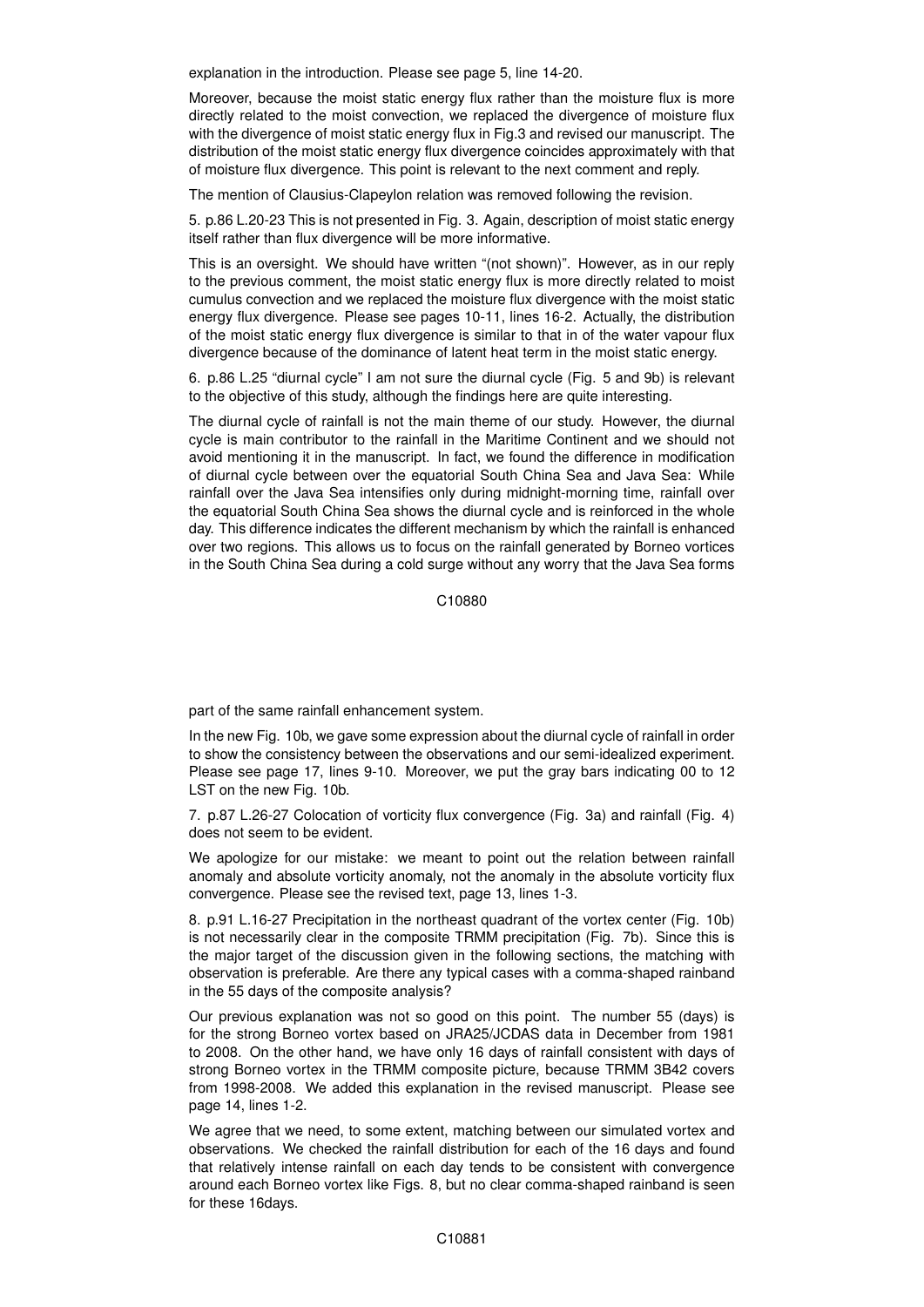In fact, the Borneo vortices for the 16 days composited in the TRMM data record show different horizontal size, shape, and centre locations and the rainfall also has much spatial variance around the vortex centre. Conversely, our simulated vortex is one idealized case and has quite clear feature of a rainband. Nonetheless, some qualitative features such as that the relatively strong rainfall in the strong convergence zone northeast of the vortex centre is seen in both our simulation and the observations. We added these explanations in the revised manuscript. Please see pages 18-19, lines 20-3.

9. p.92 -93 meso-alpha cyclone, analogy with tropical cyclone Warm core structure and maximum tangential wind in the lower troposphere are similar between the cyclone and a tropical cyclone (TC). In TCs deep convection (latent heat release) is maximized in the eyewall which is maintained by frictional convergence mechanism (Ooyama 1964; Yamasaki 1983). An eye is cloud free and warm by compensating subsidence. The cyclone in this paper was under cyclostrophic balance and warm anomalies were caused by convection which was more pronounced in the western part.

We appreciate the reviewer for the detailed explanation of the feedback in the TCs and suggestions on the mechanism of our simulated vortex.

As in our reply to the general comment above, our simulated vortex is different from the typical TC. Therefore, we emphasize the difference between our vortex and the typical TCs on page 20, lines 5-9 and page 28, lines 6-9.

The positive feedback between vertical motion (upward transport of moisture and lowlevel convergence that transport angular momentum to accelerate tangential wind) and deep moist convection (latent heat release) occurred close to the cyclone center (large contribution from the deep convection in the western part is expected). This may drive the growth of the cyclone (may appear in SELF term in the divergence equation).

As in our reply to the reviewer's comment #2, we added section 6.2 and investigated the relationship between the dynamics and thermodynamics close to the cyclone centre. We agree with the suggestion that the effect of the moist cumulus convection is hidden

C10882

in the SELF term. We added more description on it. Please see page 26, lines 2-9.

The question is the role of the STRN term to the establishment of this feedback system.

As in our reply to the comment #2, we show the dynamics-thermodynamics relationship near the cyclone centre in Section 6.2.

However, these processes are not inherent at the formation stage, but subsequent, because the initiation of the Borneo vortex is caused primarily by the cold surge mechanically (as in our reply to the comment #3). The convection near the cyclone centre is organized by the low-level convergence itself after the meso-alpha cyclone forms. Our conclusion is that the STRN term is likely to be the seed for the whole system. We added more explanation about this point in the revised manuscript. Please see page 26, lines 6-9.

10. p.94 L.11-13 The effects of deep convection primarily appear in stretching term in the vorticity equation (Eq.1). Large contribution of stretching term in the western part of the cyclone (Fig. 12) is consistent with the low-level convergence (Figs. 13, 14a) and organization of deep convection (Figs. 10b, 11, 14d) there. It is recommended to state this fact in the manuscript.

We agree totally with reviewer's suggestion. The stretching term is located consistently with the intense upward motion and rainfall in the comma-head. As in our reply to the comment #2, we added the investigation of the dynamics-thermodynamics relation. Please see pages 23-24, line 11-6.

11. p.97 L. 1-2 The generation of deviatoric strain by the northeasterly surge and northwesterly crossing the equator (to the west of the cyclonic center; Fig. 14f) is not fully explained. Does the turning of zonal wind component enhance zonal convergence? The dynamics here seem to be quite different from those in the northeastern sector.

Yes, our previous explanation was not enough. In fact, the strong convergence in the northwestern sector around the cyclone centre is contributed mostly by zonal compo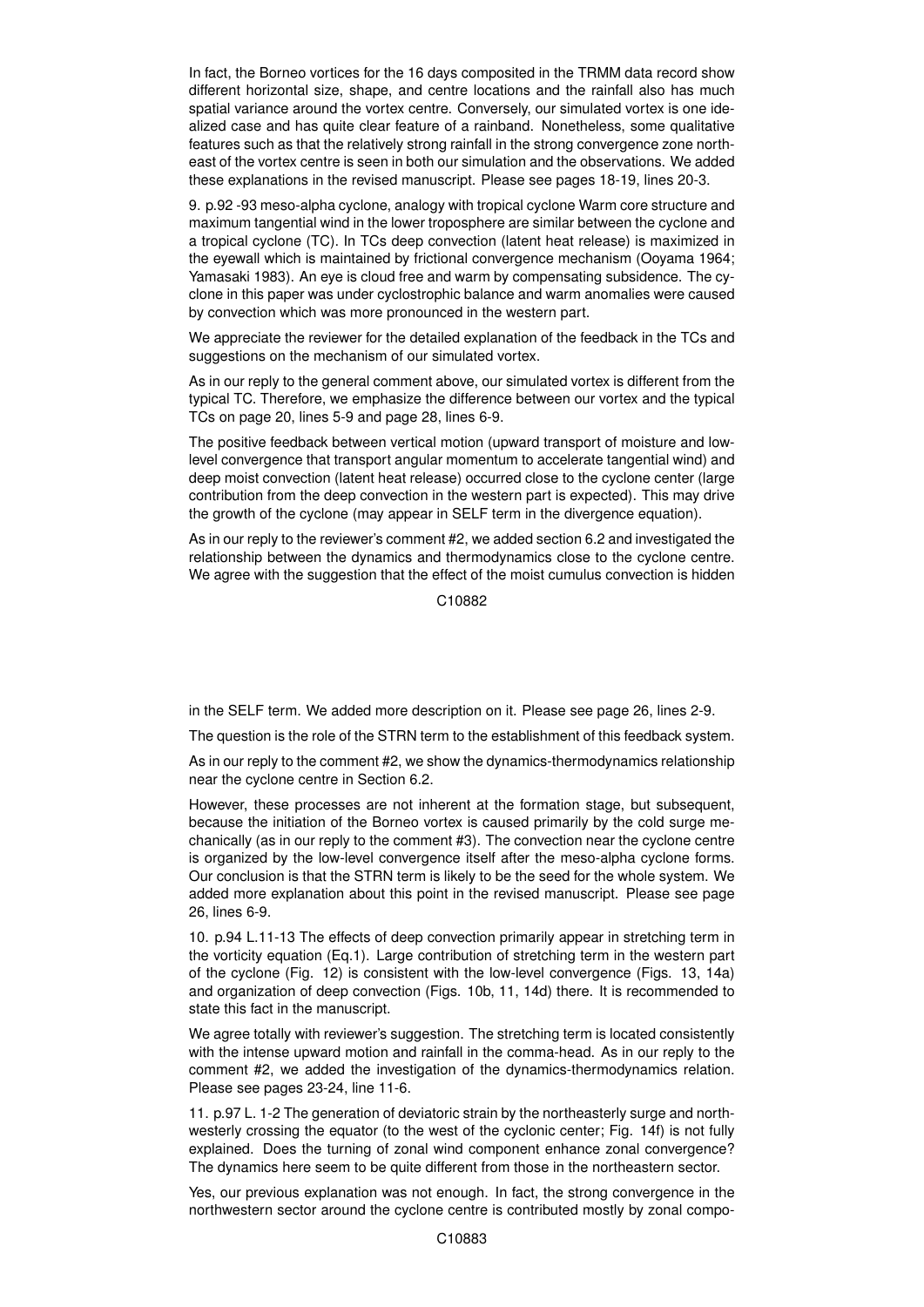nent which is shown in the new Fig. 16b. This strong convergence seems to be induced by drastic gap of zonal wind component between -200 and 0 km (zonal direction) in the northwestern sector (which is evidenced by the new Figs. 16a and 16d).

In the western (eastern) sector to -100km within the northwestern sector, the zonal wind component is almost zero or weakly easterly (strongly easterly). While the strong easterly can be mostly attributed to the cyclonic flow itself, the modest zonal wind component in the outer region (<-100km) seems to include the background cold surge that has wrapped around the vortex. That is, the strong convergence in the northwestern sector is also generated by the confluence of background cold surge and cyclonic flow. This confluence is responsible for the STRN term in the northwestern sector, and not surprisingly, the convergence zone of the zonal component is consistent roughly with the intense STRN term (the new Fig. 15). Therefore, we modified our explanation of the contribution of the STRN in the new section 6.3 and more detailed investigation on northwestern sector has been added in the new section 6.4. Please see page 26, lines 17-19 and page 27-28, lines 16-9.

This reply is related to comments and replies #1, #9, and #12.

12. p.97 L.25-p.98 L.2 Transport of rain cells that formed in the northeast sector to the northwest sector is not evidenced by the materials presented here. The distribution of horizontal divergence suggests that deep convection was also organized in the downstream parts of the comma-shaped rainband (i.e., low-level convergence in the western part of the cyclone). This description should be carefully reexamined.

We have removed references to such transport of rain cells. As in the last reply above, the intense rainfall in the northwestern sector around the cyclone centre is induced by low-level horizontal convergence after our further diagnostics in response to the reviewer's comments. Please see pages 28-30, lines 18-2.

13. p.98 L.22-27 (Fig. 15) This is a very good approach to understand the convective organization. Figure 15 support the argument that the positive feedback between the

C10884

rising motion (low-level convergence) and the deep convection (latent heat release) at the thermodynamical front was essential to the growth and maintenance of the rainband system. The effects of deep convection mainly appear in self enhancement (SELF), pressure Laplacian (LAP), and vertical advection (VMOM) terms in the divergence equation (Eq. 2), of which SELF was dominant representing the positive feedback described above. The deviatoric strain (meridional confluence) may contribute to the formation of the frontal structure, but thermodynamical aspect seems to be most important here.

We agree with the reviewer's comment that thermodynamic aspect is important to cumulus convection and convergence along the confluence line, as thermodynamic indicators such CAPE, LCL and LNB show in new Figs. 17. We have mentioned this is the new paragraph in Section 6.4. Please see pages 27-28, lines 16-9. However, the SELF term, which is the main contributor to the maintenance of front, is expected to be the subsequent effect because it can work only if the primal convergence "seed" exists (done by STRN), as we also replied to the comment #9. While the contribution ratio of SELF to the maintenance is larger than that of STRN, we feel that STRN plays the dominant role in triggering frontogenesis.

Technical comments

1. p.80 L.12 "rainfall patches" Please use meteorologically well-defined terms.

We replaced this word with "rainfall cells".

2. p.80 L.17 "deviatoric strain" This term would be unfamiliar to many of readers. Substitution by explanatory description may increase readability. "deformation less the effect of the horizontal divergence" (p. 95, L21; Appendix B) is difficult to understand.

While we appreciate that some reader may be unfamiliar with "deviatoric strain", the concept of deviatoric components of stress and strain tensors is quite elementary in continuum mechanics and is introduced in a standard text like (Allan. F. Bower, Applied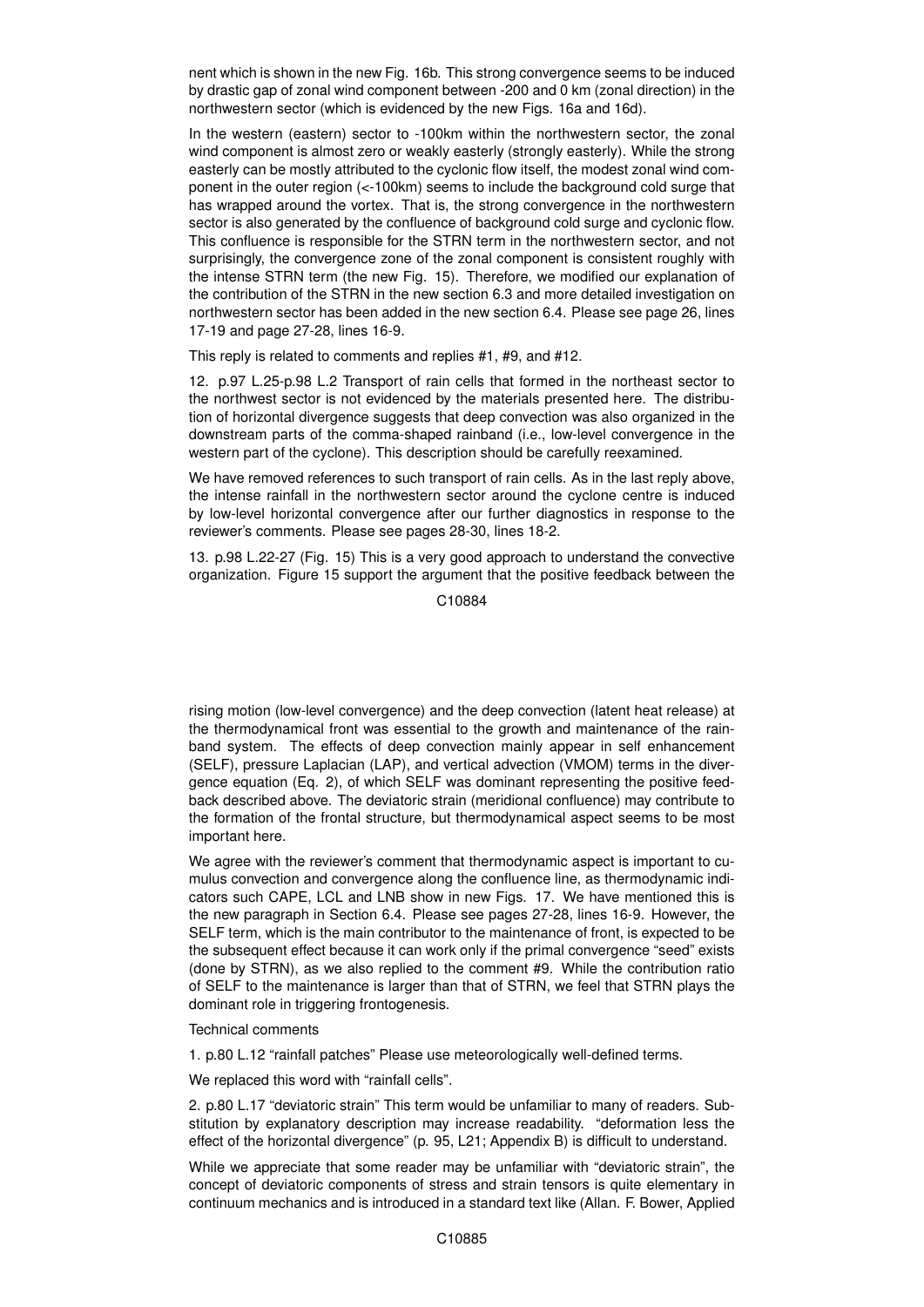Mechanics of Solids).

3. p.80 L.26 Fig. 2g is cited before Fig. 1.

We moved Fig. 2g to Fig. 1a.

4. p.81 L.1 monsoon –> monsoonal flow?

Corrected.

5. p.87 L.22-24. This description is difficult to follow.

We improved explanation on rainfall over the Java Sea with new figures (new Fig.6), following the other reviewer's comment. Please see page 12, lines 6-18 and the new Fig.6.

6. p. 90 L.22 Figure 10 –> Figure 8l?

Yes. This was a typographical error. Corrected.

7. p.93 L.5 "cloud cluster can be categorized as the anvils" "cloud cluster" is a category of convective system, whereas "anvil" is a category of cloud type, and these do not match.

We appreciate your correction. Corrected.

8. p. 93 L.8 "not unlike" Please write in a straight manner.

Corrected.

9. p.94 L.5 Figure 10l –> Figure 8l?

Yes, this was a typographical error. Corrected.

10. p.96 L.5 It is recommended to state that positive (negative) values in these terms indicate acceleration of divergence (convergence), which at 850 hPa roughly means downward (upward) motion in the free atmosphere.

C10886

We appreciate your recommendation. We added a statement. Please see page 25, lines 6-8.

11. p.97 L.9-10 and but –> but?

Yes, corrected.

12. p.98 L.28-29 This sentence is difficult to understand.

We have removed this sentence.

13. p.99 L.26 southwesterly cyclonic wind –> southeasterly? (inconsistent with the description in abstract)

Corrected.

**Figures** 

1. Fig. 2 It is recommended to indicate the area of CS Index (described in the caption of Fig1).

Following the reviewer technical comment #3, we moved the old Fig. 2g to the new Fig. 1a and indication of CS Index has been added in the new Fig. 1a.

2. Fig. 3 The former (d) in the captions of contour intervals will be (c).

This is a typographical error. The contour intervals of (c) were wrong. Corrected now.

3. Fig. 5 It is recommended to indicate the area of average in Fig. 4.

The indicating boxes have been added in the new Fig. 4a.

4. Fig. 6 caption Marine the Borneo vortex –> the Marine Borneo vortex?

Yes, corrected.

5. Fig. 13 caption (c)-(h) are not properly captioned.

Corrected.